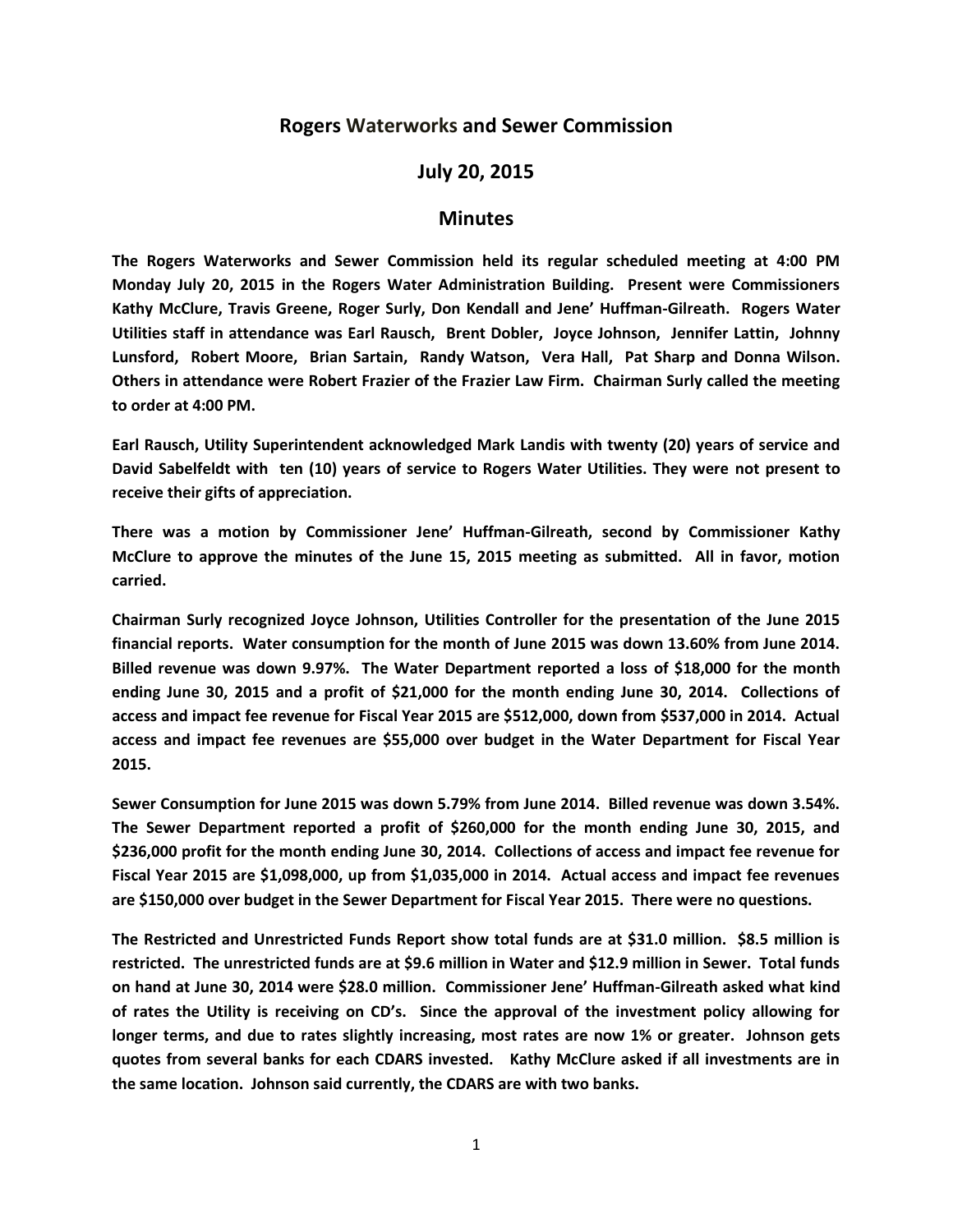**In the Water Department, annual sales were down approximately 5% for the year and annual consumption was down approximately 7%. Chairman Surly asked if the drop in consumption was mostly industrial related. Johnson stated it was largely impacted by reduced industrial consumption, but was affected by reduced consumption in residential and commercial as well. In the Sewer Department annual sales were down approximately 2% from the prior year and billed water and sewer consumption has declined for the last three years.** 

**Johnson continued by highlighting the results of year-end financial reports as of the June 30, 2015. This included a review of June 2015 YTD Income Comparisons by month, June 30, 2015 Financial Statements, and a reminder that (GASB 68) requires the inclusion in the financial statements of the APERS net unfunded pension liability split between Water and Sewer. Johnson indicated that APERS informed us that RWU's share of the liability was in excess of \$2 million. Commissioner Don Kendall asked what period the two million dollar liability represents. Johnson indicated this is the unfunded liability from inception to June 30, 2014. Commissioner Jene' Huffman-Gilreath asked what are the costs for sludge disposal. Robert Moore, RPCF said the two largest expenses are utilities and chemicals. Chairman Roger Surly then ask for a timeline for an evaluation of sludge dryer costs. Rausch said approximately two years of operation would be a reasonable amount of time to analyze the sludge disposal costs. Johnson asked if there were any other questions, there was none.**

**Chairman Surly recognized Rausch for presentation of the Engineering and RPCF reports. Rausch said new construction is steady, along with building remodels. Commissioner Don Kendall asked about the timeline of construction on Bellview Road. Brian Sartain, RWU Design Engineer stated that the contractor Crossland Heavy started today and the cost of utility relocations is approximately \$200,000 which should start in late August 2015.**

**Rausch noted the increased phosphorous on the RPCF Discharge Monitoring report is largely due to the recent heavy rainfall. The Osage Creek monitoring report is not available but will have the results next month. There were no further questions.**

**Chairman Surly recognized Brent Dobler, RWU Operations Manager to present the Operation Reports. Dobler stated he will be working on providing some charts to show some trending information for the water and sewer departments. He noted 936 line locations were performed for June. The unaccounted water is at 21% for the month and 14% for the 12 month period. June's average daily water usage was 9.5 MGD with a single daily use high of 12.2 MGD. Average daily water is 10.0 MGD. Chairman Surly asked about the upward trend in unaccounted for water. Dobler stated it is being addressed internally and construction also contributes loss. The sewer department had no overflows which is results of good maintenance prevention. Chairman Huffman-Gilreath asked if there were any problems with the recent heavy rain events. Dobler stated because of a good team all working together, there were no issues reported.**

**Chairman Surly recognized Johnson to present a summary of the Proposed Budget Amendment. The proposed amendment includes the water rate increase, additional water purchase costs due to three cents per gallon rate increase from Beaver Water, and delaying the bond call on the 2008B water**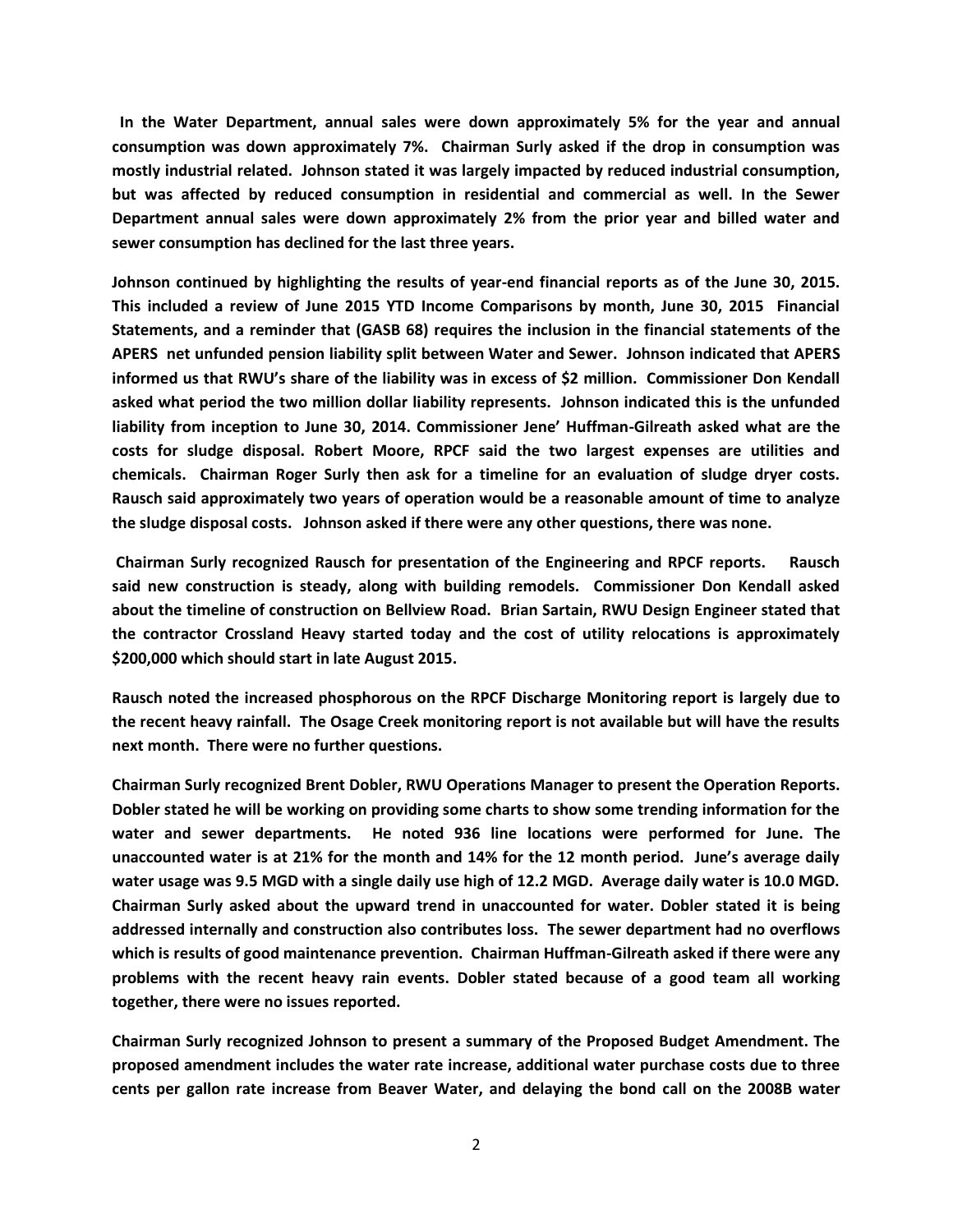**bonds. The proposed changes result in a net increase of \$1,030,000 to the original Water Department budget. Commissioner Jene' Huffman-Gilreath made a motion, second by Commissioner Don Kendall to approve the Proposed Budget Amendments. All in favor, motion carried.**

**Chairman Surly recognized Rausch to present a ten (10) year Water Purchase Contract with Benton County Water District #1 Public Water Authority for the purchasing of water from the Rogers Water Utilities. Resolution No. 15-04 authorizes the execution of a water purchase contract with Benton County Water District #1 Public Water Authority, recommending passage of a city ordinance authorizing the purchase contract, and for other purposes. Rausch stated the Benton County Water District #1 Public Water Authority was to present the Water Purchase Contract for approval at their board meeting tomorrow night. Commissioner Don Kendall made a motion, second by Commissioner Travis Greene to approve the Purchase Contract with Benton County Water District #1 Public Water Authority as presented. All in favor, motion carried.**

**Rausch continued with the Hwy 265 Project & Temporary Cross Boundary Service Agreement with Springdale Water Utilities. Resolution No. 15-05 authorizes the execution of a memorandum of understanding with Springdale Water Utilities pertaining to temporary water service to certain properties in Springdale Water Utilities' service area, recommending city approval of the temporary extension of water service, and for other purposes. Commissioner Jene' Huffman-Gilreath made a motion, second by Commissioner Kathy McClure to approve the Hwy 265 Project & Temporary Cross Boundary Agreement with Springdale Water Utilities as submitted. All in favor, motion carried.**

**Rausch presented a Fire Hydrant Policy for Temporary Water Service. He gave a comparison on neighboring cities of their rates and fees. Resolution No. 15-03 authorizes increases on fire hydrant meter fees, charges and deposits for connection to water service inside and outside the city limits of Rogers, Arkansas. All changes to the policy and charges will be effective August 1st, 2015. A motion was made by Commissioner Jene' Huffman-Gilreath, second by Don Kendall to approve the Fire Hydrant Policy for Temporary Water Service as presented. All in favor, motion carried. Commissioner Travis Greene abstained.** 

**Chairman Surly recognized Robert Moore, RPCF Manager, to present the bids results to purchase a 2015 Heli 6,000 Pound Load Forklift. The low bidder was Lift Truck Service Center in the amount of \$23,675.00. Commissioner Travis Greene made a motion, second by Commissioner Jene' Huffman-Gilreath to approve the purchase of a 2015 Heli 6,000 Pound Load Forklift from Lift Truck Service Center for \$23,675.00. All in favor, motion carried.**

**Brent Dobler presented a request to purchase a 2015 Dump Truck F750 from Chastang Ford for \$60,996.00 and a ten (10) yard dump bed from Davis Trailer & Truck Equipment, Inc. for \$10,028.00. This will replace our current 1995 model which will be sold. Commissioner Kathy McClure made a motion, second by Jene' Huffman-Gilreath to approve the purchase of a 2015 Dump Truck F750 with a ten (10) yard dump bed for a total of \$71,024.00. All in favor, motion carried.**

**With no further business, Chairman Surly adjourned the meeting at 5:15 PM.**